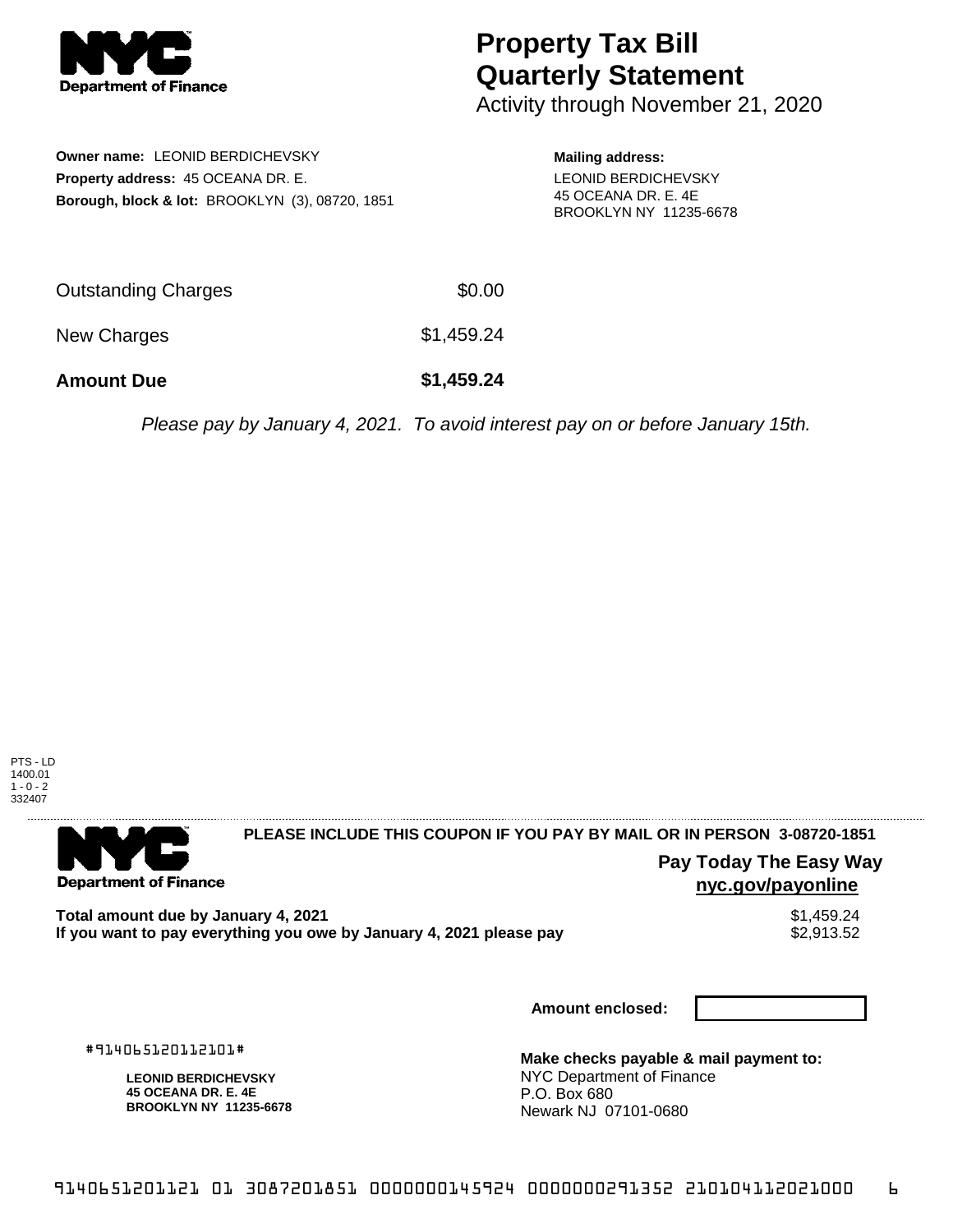

| <b>Previous Charges</b>                                             |                               |            | Amount                             |
|---------------------------------------------------------------------|-------------------------------|------------|------------------------------------|
| Total previous charges including interest and payments              |                               |            | \$0.00                             |
| <b>Current Charges</b>                                              | <b>Activity Date Due Date</b> |            | Amount                             |
| Finance-Property Tax<br>Adopted Tax Rate<br>Co-op Condo Abatement   | 01/01/2021                    | 01/01/2021 | \$1,511.14<br>$$-62.90$<br>\$11.00 |
| <b>Total current charges</b>                                        |                               |            | \$1,459.24                         |
| <b>Tax Year Charges Remaining</b>                                   | <b>Activity Date</b>          | Due Date   | Amount                             |
| Finance-Property Tax<br>Adopted Tax Rate<br>Co-op Condo Abatement   | 01/01/2021                    | 04/01/2021 | \$1,511.14<br>$$-62.90$<br>\$11.00 |
| Total tax year charges remaining                                    |                               |            | \$1,459.24                         |
| If you want to pay everything you owe by January 4, 2021 please pay |                               |            | \$2,913.52                         |
| If you pay everything you owe by January 4, 2021, you would save:   |                               |            | \$4.96                             |

## **Home banking payment instructions:**

- 1. **Log** into your bank or online bill pay website.
- 2. **Add** the new payee: NYC DOF Property Tax. Enter your account number, which is your boro, block and lot, as it appears here: 3-08720-1851 . You may also need to enter the address for the Department of Finance. The address is P.O. Box 680, Newark NJ 07101-0680.
- 3. **Schedule** your online payment using your checking or savings account.

## **Did Your Mailing Address Change?** If so, please visit us at **nyc.gov/changemailingaddress** or call **311.**

When you provide a check as payment, you authorize us either to use information from your check to make a one-time electronic fund transfer from your account or to process the payment as a check transaction.